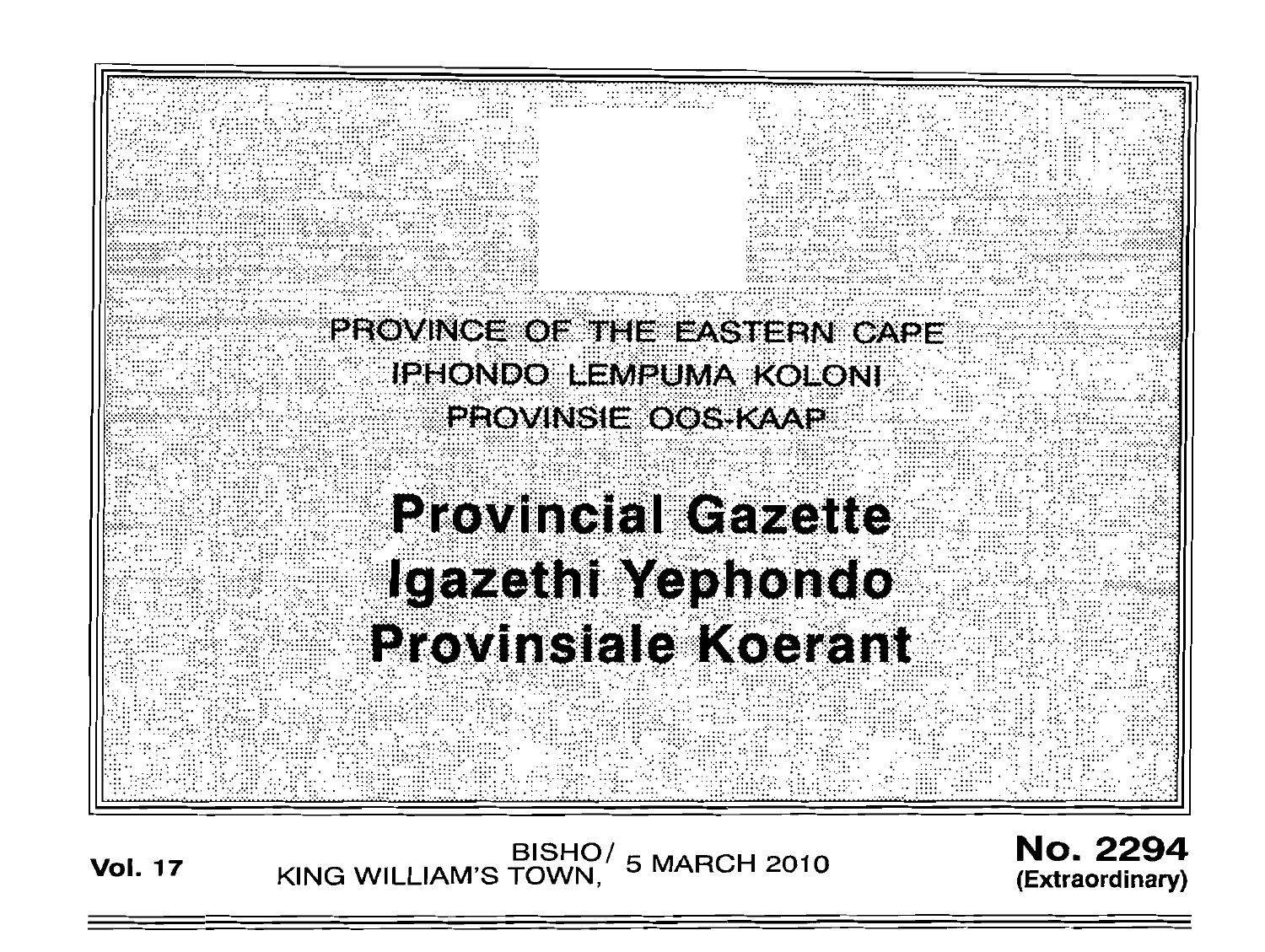# IMPORTANT NOTICE

The Government Printing Works will not be held responsible for faxed documents not received due to errors on the fax machine or faxes received which are unclear or incomplete. Please be advised that an "OK" slip, received from a fax machine, will not be accepted as proof that documents were received by the GPW for printing. If documents are faxed to the GPW it will be the sender's responsibility to phone and confirm that the documents were received in good order.

Furthermore the Government Printing Works will also not be held responsible for cancellations and amendments which have not been done on original documents received from clients.

# CONTENTS **-INHOUD**

No. *Page Gazette*  No. No.

#### GENERAL NOTICES

|  | 2294 |
|--|------|
|  | 2294 |
|  | 2294 |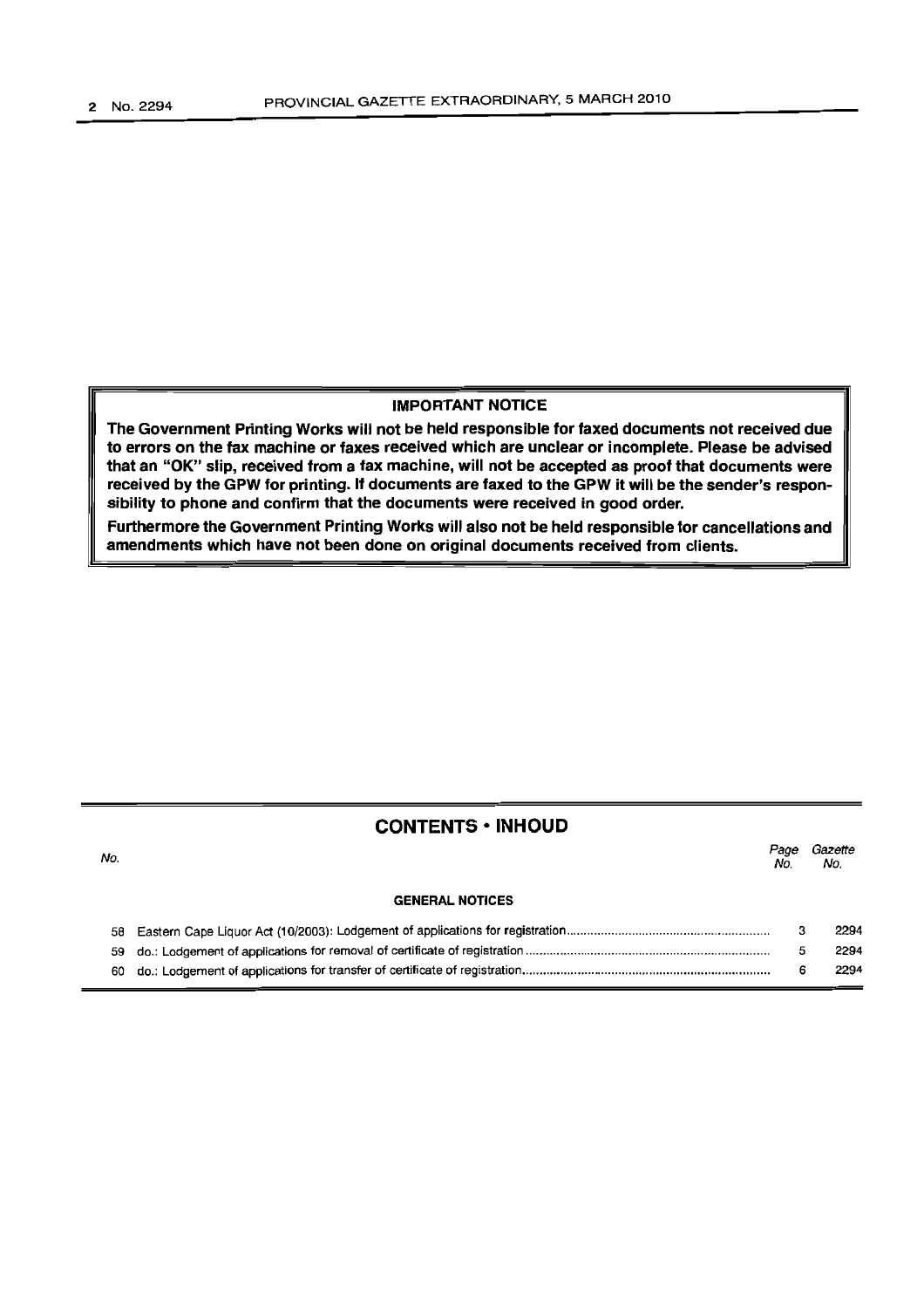# GENERAL NOTICES

No. 58

#### 1. CM3  $[Reg 4 (1)]$

#### EASTERN CAPE LIQUOR ACT, 2003 (Act No. 10 of 2003) NOTICE OF LODGEMENT OF APPLICATIONS FOR REGISTRATION

Notice is hereby given that the applications for registration. particulars of which appear in the Schedule hereunder. have been lodged with the Board.

Interested parties may, free of charge, inspect any application which appears in the Schedule hereunder and may within twenty one days of this notice, lodge with the Board written representations in support of, or written objections.

## THEMBI ZONO - GXOVlYA EASTERN CAPE LIQUOR BOARD 24 February 2010

## **SCHEDULE**

|                                     | 1                | $\mathbf{2}$                         | з                                   | 4                            | 5                                                                                             |
|-------------------------------------|------------------|--------------------------------------|-------------------------------------|------------------------------|-----------------------------------------------------------------------------------------------|
| <b>Application</b><br><b>Number</b> |                  | <b>Name and</b><br>number of Ward    | Kind of registration<br>applied for | Kind of liquor to<br>be sold | Name under which business is<br>to be conducted and particulars<br>of the erf, street or farm |
| 1.                                  | <b>ECP 17950</b> | Ward 1<br>Ntabankulu<br>Municipality | Consumption on and<br>off premises  | All kinds                    | Kwamzalwana Tavern, Dumsi<br>A/A, Tabankulu                                                   |
| 2.                                  | <b>ECP 17951</b> | Ward 8 NMMM                          | Consumption on<br>premises          | All kinds                    | Pizza Mania, Shop 5 Forlee's<br>Shopping Centre, Dijon Rd,<br>Lorraine, PE                    |
| З.                                  | <b>ECP 17952</b> | Ward 44 NMMM                         | Consumption on and<br>off premises  | All kinds                    | Nondumo's Tavern, 23 Thu Str,<br>Kwa Nobuhle, Uitenhage                                       |
| 4.                                  | <b>ECP 17953</b> | Ward 44 NMMM                         | Consumption on and<br>off premises  | All kinds                    | Thobeka's Tavern, 9 Godolozi Str,<br>Kwa Nobuhle, Uitenhage                                   |
| 5.                                  | <b>ECP 17954</b> | Ward 11 NMMM                         | Consumption off<br>premises         | All kinds                    | Last Option, 57 De La Fontein Str,<br>Young Park, PE                                          |
| 6.                                  | ECP 17955        | Ward 5 Nkonkobe<br>Municipality      | Consumption on and<br>off premises  | All kinds                    | Siyazama Tavern, Gxwederha<br>Loc, Alice                                                      |
| 7.                                  | <b>ECP 17956</b> | Ward 1 NMMM                          | Consumption on<br>premises          | All kinds                    | Kragga Kamma Game Park,<br>Portion 1 and 118 of Chelsea 25,<br>Kragga Kamma Rd, PE            |
| 8.                                  | <b>ECP 17957</b> | Ward 37 NMMM                         | Consumption on and<br>off premises  | All kinds                    | Rolands Place, 11 Wallflower Str,<br>Ext 33, Bethelsdorp, PE                                  |
| 9.                                  | <b>ECP 17958</b> | Ward 11 BCM                          | Consumption on and<br>off premises  | All kinds                    | Sisonke Tavern, 212 Boeing Rd,<br><b>Buffalo Flats, EL</b>                                    |
| 10.                                 | <b>ECP 17959</b> | <b>NMMM</b>                          | <b>Special Event</b>                | All kinds                    | Ironman South Africa, 161 Main<br>Rd, Walmer, PE                                              |
| 11.                                 | ECP 17960        | Ward 13 Elundini<br>Municipality     | Consumption on and<br>off premises  | All kinds                    | Kutluanong Tavern, Batho Pele,<br>Tabase A/A, Mt Fletcher                                     |
| 12.                                 | ECP 17961        | Ward 2 Elundini<br>Municipality      | Consumption on and<br>off premises  | All kinds                    | Buliez Tavern, 1305 J.K. Bokwe<br>Loc, Ugie                                                   |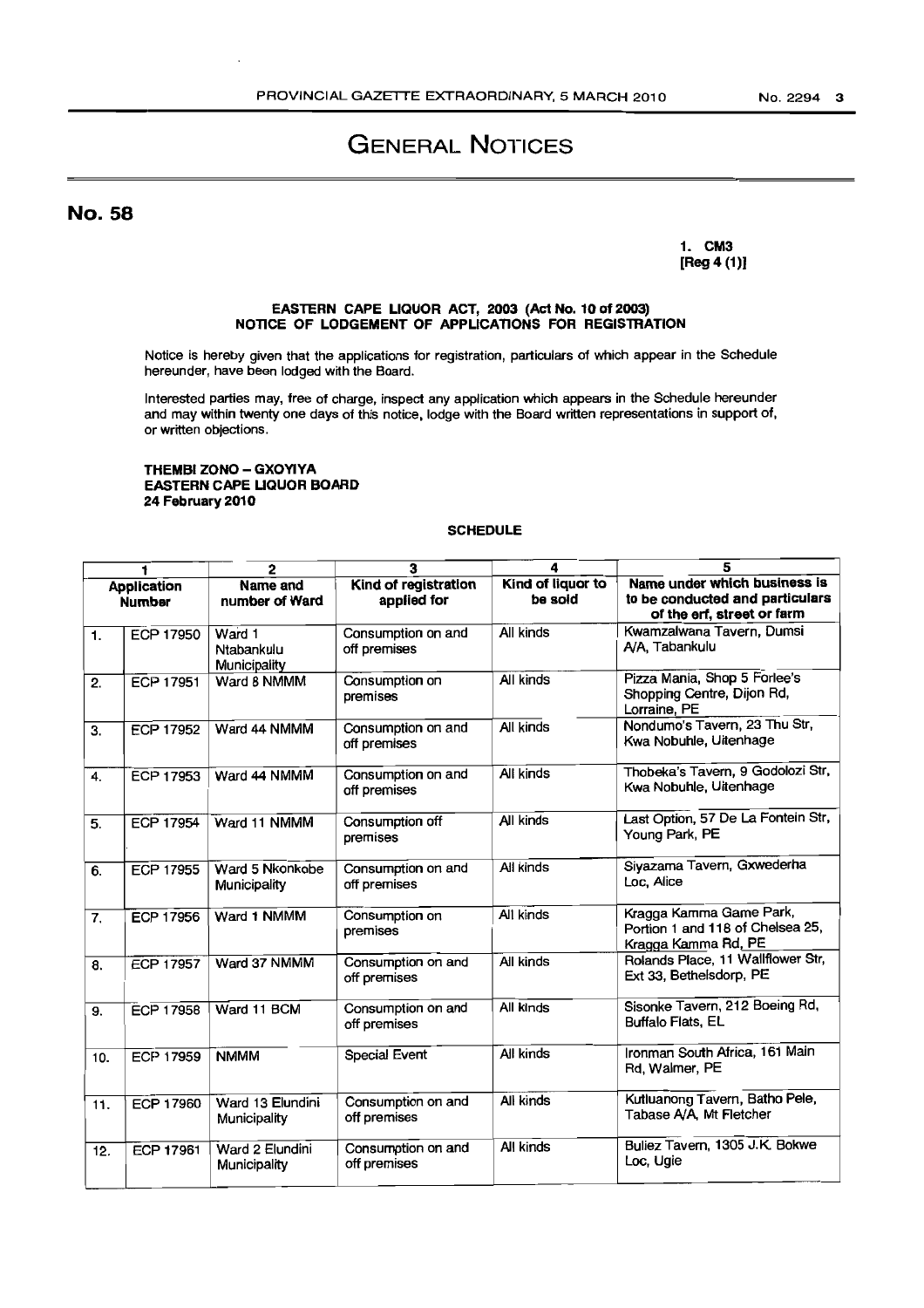| 13. | <b>ECP 17962</b> | Ward 8 Elundini<br>Municipality           | Consumption on and<br>off premises | All kinds | Dludlu Tavern, Lower Khethe -<br>Khethe A/A, Mt Fletcher                                           |
|-----|------------------|-------------------------------------------|------------------------------------|-----------|----------------------------------------------------------------------------------------------------|
| 14. | ECP 17963        | Ward 4 Inxuba<br>Yethemba<br>Municipality | Consumption off<br>premises        | All kinds | G.B. Bottle Store, 35 Frere Str,<br>Cradock                                                        |
| 15. | <b>ECP 17964</b> | Ward 7 Intsika<br>Yethu Municipality      | Consumption on and<br>off premises | All kinds | Ekuphumleni Tavern, Dalubuhle<br>Loc, Upper Mncuncuzo Village,<br>Cofimvaba                        |
| 16. | <b>ECP 17965</b> | Ward 2 BCM                                | Consumption on and<br>off premises | All kinds | Nosiseko Tavern, Kelswood Farm,<br>Mooiplaas, EL                                                   |
| 17. | ECP 17966        | <b>NMMM</b>                               | <b>Special Event</b>               | All kinds | Ironman South Africa, Corner of<br>Flemming & Strand Streets, Port<br>Elizabeth Cold Storage, PE   |
| 18. | ECP 17967        | Ward 28 NMMM                              | Consumption on and<br>off premises | All kinds | Cirha's Tavern, 1 Shode Str,<br>Zwide, PE                                                          |
| 19. | <b>ECP 17968</b> | <b>BCM</b>                                | <b>Special Event</b>               | All kinds | East London Agricultural &<br>Industrial Show, Gonubie Farmers<br>Hall, Section 2, Brakfontein, EL |
| 20. | <b>ECP 17969</b> | Ward 35 BCM                               | Consumption on and<br>off premises | All kinds | Mazidlekhaya Tavern, Nkosiyane<br>Loc. KWT                                                         |
| 21. | <b>ECP 17970</b> | Ward 57 NMMM                              | Consumption on and<br>off premises | All kinds | Emlangeni Tavern, 33 Mlangeni<br>Str, Steve Tshwete Village,<br>Motherwekll, PE                    |
| 22. | ECP 17971        | Ward 36 NMMM                              | Consumption on<br>premises         | All kinds | Emthandeni Guest House, 31<br>Mbongisa Str, Kwa Dwesi, PE                                          |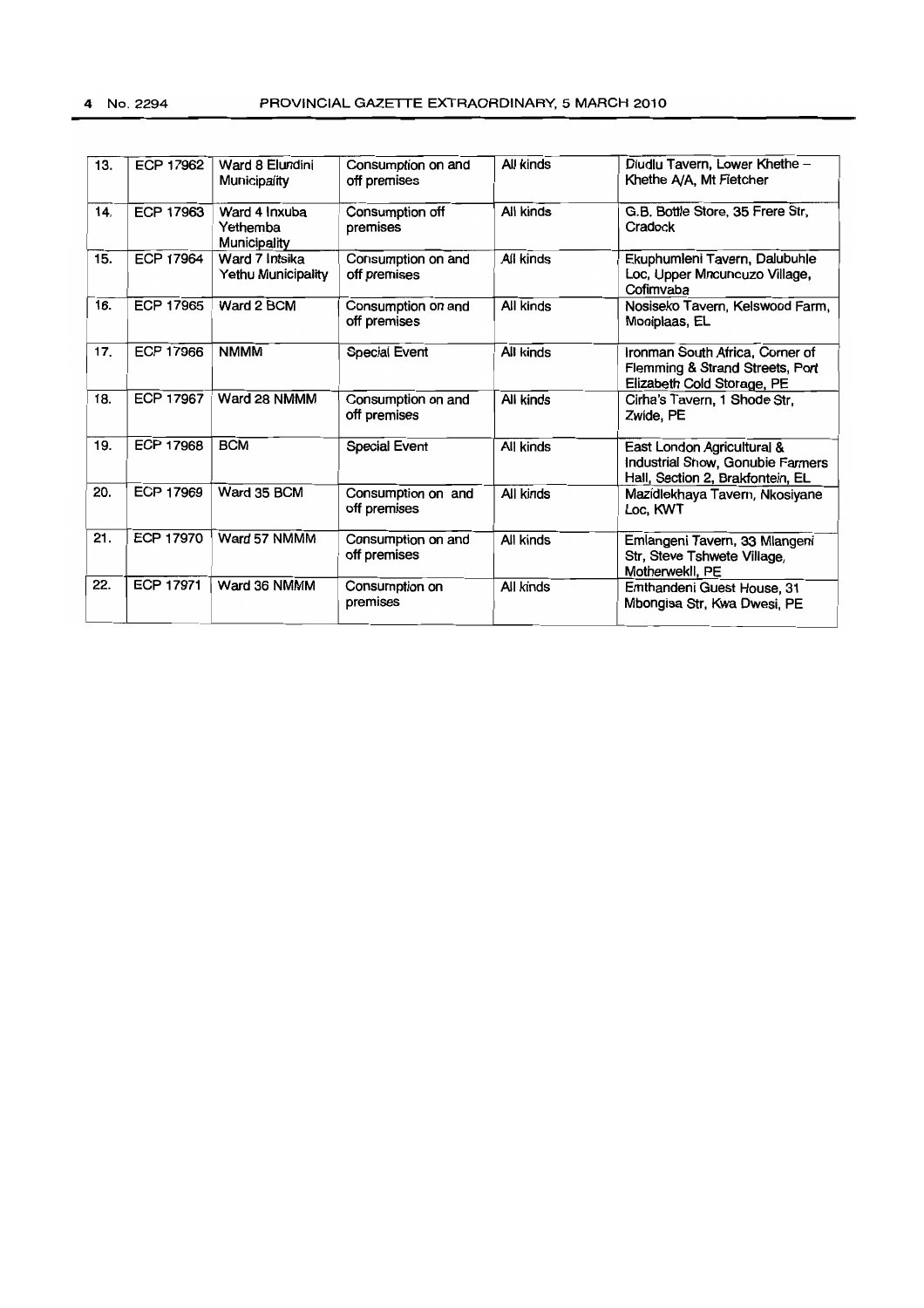# No. 59

## **FORM 13 [Reg 16 (1)1**

#### **EASTERN CAPE UQUOR ACT, 2003 (Act** No. **10 of 2003)**

# **NOTICE OF LODGEMENT OF APPLICATIONS FOR REMOVAL OF CERTIFICATE OF REGISTRATION**

Notice is hereby given that the applications for removal of certificates of registration, particulars of which appear in the Schedule hereunder, have been lodged with the Board.

Interested parties may, free of charge, inspect any application which appears in the Schedule hereunder and may within twenty one days of this notice, lodge with the Board written representations in support of. or written objections.

**THEMBIE ZONO - GXOYlYA EASTERN CAPE LIQUOR BOARD 24 February 2010** 

# **SCHEDULE**

| <b>Application Number</b> |          | Name and<br>number of Ward      | <b>Particulars of</b><br>certificate of<br>registration                   | <b>Particulars of holder</b><br>of certificate of<br>registration           | Particulars of the<br>proposed premises                                                                        |  |
|---------------------------|----------|---------------------------------|---------------------------------------------------------------------------|-----------------------------------------------------------------------------|----------------------------------------------------------------------------------------------------------------|--|
| л.                        | ECP 2016 | Kouga<br>Ward 8<br>Municipality | St l<br>Friendly's<br>Francis<br>Bav.<br>Assissi<br>Drive.<br>Francis Bay | Business<br>Rider<br>Easv<br>St St Francis Avenue, St<br><b>Francis Bav</b> | Supermarket,<br>Friendly<br>Development CC, 274   Shop 4, Goedhoop Centre,<br>7 Goedehoop Str, Jeffreys<br>Bav |  |